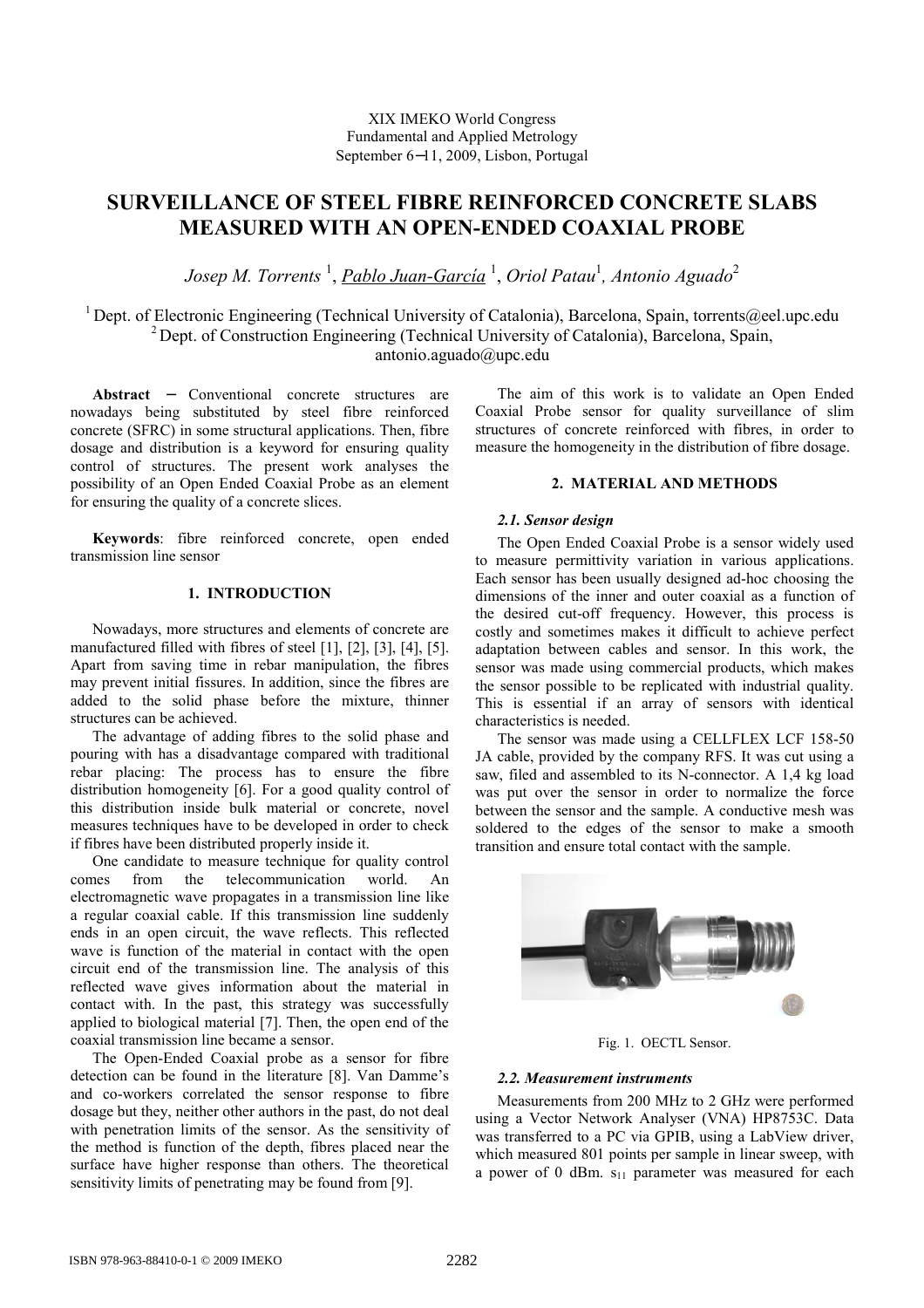sample. Complete setup with sensor, sample and VNA is showed in Fig 2.



Fig. 2. Experimental setup.

#### 2.3. Sample preparation

All the tests were performed on a  $600\times150\times20$  mm mortar slice. The sample were produced using Ordinary Portland Cement and calcareous sand, passed through a 5 mm sieve, with a sand/cement ratio of 3,0 and a water/cement ratio of 0,50. No additives were used. Sample preparation included a first pouring of 10 mm of mortar on a box. The fibres were randomly placed in four areas of 150x150 mm, containing 0, 15, 30 and 45 kg/m<sup>3</sup> of fibres successively as seen in Fig 3. After pouring the fibres, a final 1 cm thick of fresh mortar was placed on. After curing, the sample was placed over two wooden stands, in order to avoid interferences due to metallic objects.



Fig. 3. 600x150x20 mm sample containing each 15x15 cm area different fibre dosages.

### 3. RESULTS AND DISCUSSION

Slice surface was divided in 45 points equally distributed on its surface. Every point was measured with the sensor so nine measurements correspond to each fibre content.

In an industrial application, calibration of a VNA can be cumbersome if it is not possible to get a well known open-, short- and load-references. Then, measures without calibration, if possible, are preferable. Usually, an openreference is not necessary if sensor has a gap big enough to any disturbance object. In addition, gating allows removing any reflection different to one of interest (due to cable connexions and transitions).

Fig. 4 shows the reflection coefficient moduli average of nine measurements on the surface of each dosage versus frequency. Reflection coefficient moduli are related to how

the wave attenuates in its way inside the surface of the mortar slice. Time-gating techniques were applied to raw data. In addition, Fig. 4 also shows few different results respect to frequency.



Fig. 4. Reflection coefficient moduli of the averaged measurements of different fibre content dosages.

Fig. 5 shows the reflection coefficient moduli only at 1 GHz. Although reflection coefficient is function of fibre dosage, a saturation effect appears at relative low dosage (45  $\text{kg/m}^3$ ). One additional characteristic shown in Fig. 5 is the slightly positive correlation between dispersion of measurements and fibre dosage. It is easy to figure out that as fibre density increases, sensor may detect or not a single fibre nearby. Then, it increases its dispersion. This Fig. 5 also demonstrates that in medium of high dosage fibre content, spatial averaging is necessary in order to obtain representative data.



Fig. 5. Reflection coefficient moduli at 1 GHz of the single and averaged measurements of different fibre content dosages.

As reflection coefficient is a vector measurement, Fig. 6 shows phase results, from a frecuencial sweep between 0,2